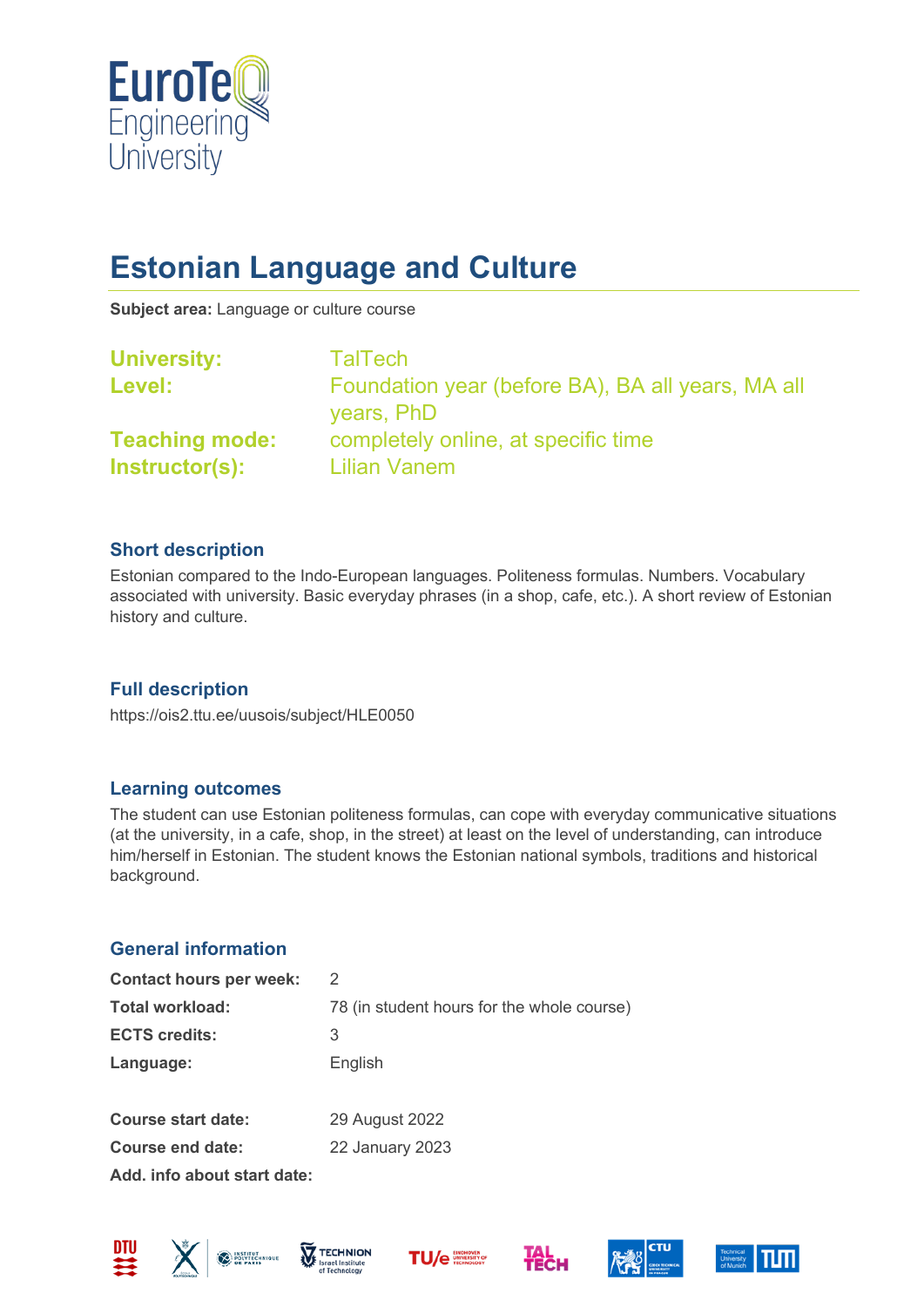

| Weekly teaching day/time:      |                                                                                                            |
|--------------------------------|------------------------------------------------------------------------------------------------------------|
| Time zone:                     | CET +1 (Estonia, Israel)                                                                                   |
| <b>Further information:</b>    |                                                                                                            |
|                                |                                                                                                            |
| <b>Prerequisites:</b>          | A possibility to use a computer with internet connection and working<br>webcam and microphone is required. |
| <b>Activities and methods:</b> | Seminars, Group work, Self-study, Practices, Exercises                                                     |
| <b>Presence on campus:</b>     | Not required                                                                                               |

| <b>Final examination</b> |  |
|--------------------------|--|
|                          |  |

| Form:                        | written and oral examination                                                                                   |  |
|------------------------------|----------------------------------------------------------------------------------------------------------------|--|
| Date:                        |                                                                                                                |  |
| Location/format:             | online                                                                                                         |  |
| <b>Re-sit possibility:</b>   | ves                                                                                                            |  |
| <b>Transcript available:</b> | end of semester                                                                                                |  |
| Add. info/requirements:      | A computer with internet connection and working webcam and<br>microphone is required for the oral examination. |  |

# **Registration**

To register for this course, follow the registration requirements of your **home university** as specified here: [www.euroteq.eu/courses-registration.](http://www.euroteq.eu/courses-registration)

# **Administration**

| <b>Number of places:</b>     |                          |
|------------------------------|--------------------------|
| <b>Minimum participants:</b> |                          |
| Internal course code:        | <b>HLE0050</b>           |
| <b>Contact:</b>              | Lilian. Vanem@taltech.ee |

*This course is part of the EuroTeQ Engineering University joint course catalogue 2022/2023. This is a collaborative activity of the partner universities DTU, L'X, TU/e, TalTech, CTU, TUM as well as Technion.* 





*\_\_\_\_\_\_\_\_\_\_\_\_\_\_\_\_\_\_\_\_\_\_\_\_\_\_\_\_\_\_\_\_\_\_\_*